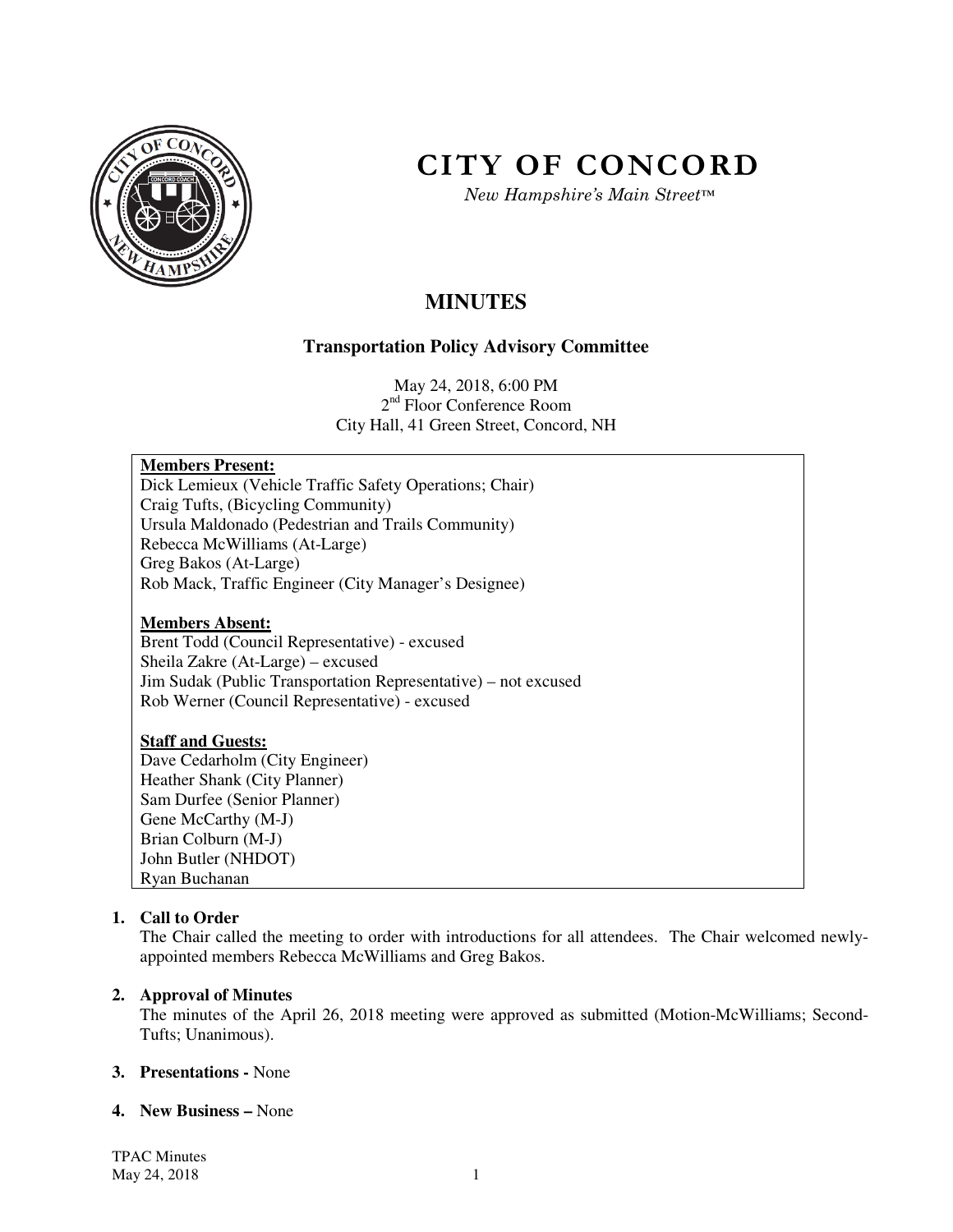### **5. Old Business**

#### **a. Continued Discussion of NHDOT's I-93 Bow-Concord Project**

The Chair introduced this item as the second item of the evening's agenda. TPAC had been discussing this project for the past several months and had mixed feelings on a number of aspects of the NHDOT's Preferred Alternative F2 (Exits 14 and 15), particularly in light of prior city and state studies and recommendations developed over the past two decades. TPAC had very limited opportunity to react to the NHDOT's design process that led to the Preferred Alternative and that led to TPAC's March 22, 2018 report to Council requesting an opportunity for closer coordination between staff/TPAC and the NHDOT. The purpose of tonight's meeting was to discuss Concept F2 for the Exit 14/15 area including the Storrs Street North redevelopment area. NHDOT's reported preferred alternatives for Exits 12 and 13 appeared reasonable to TPAC in prior reviews.

Gene McCarthy (MJ) provided a brief history of the project. Initial concept studies and screening, including a number of public forums, were performed in Phase A which ended in 2007/2008. Results of the Phase A study include the range of alternatives considered and considerable public involvement and are available on the NHDOT's website for this project. Phase B of the project study is ending this summer and includes preliminary engineering, determination of a preferred alternative and environmental documentation. The core issues of the project are to: improve capacity and safety along the segment of I-93 from I-89 to Exit 15; and to replace red-listed bridges. Public information meetings were held in 2017 and feedback received was blended into concept F2 which was presented as the Preferred Alternative at public meetings in February 2018. Pursuant to feedback received from city staff in May 2018, the Preferred Alternative F2 has been further modified to include 10-foot wide multi-use paths with 5-ft buffer from the curb along both sides of Loudon Road through the Exit 14 project area. A two-lane northbound S. Commercial Street approach to I-393 was also indicated per the City's Storrs Street Extension North study. This latest plan for Concept F2 was on display at the TPAC meeting and would soon be placed on the NHDOT project website. The design team anticipates a final public hearing later this summer, following which time the preferred alternative, coupled with the environmental documentation, will become generally set and carried into the final design phase.

Several TPAC members inquired as to why the railroad tracks could not be located further east (closer to I-93 lanes and ramps) so as to improve the developable area of the proposed Storrs Street North area. Such an option was presented last year in Concept O3 and included raising Loudon Road to cross over I-93 rather than pass under. Gene McCarthy explained that this option resulted in a number of serious challenges not found in the Preferred Alternative, including: need to construct substantial and tall walls along the Exit 14 ramps resulting in restricted views; need to close Loudon Road for an extended period in order to reconstruct the freeway and interchange; resulting steep and undesirable grades (8 to 9 percent) on Loudon Road at the traffic signals; substantial impact to eligible historic structures (Ralph Pill and adjacent buildings); and high cost. He also noted that the potential effectiveness of relocating the tracks eastward would be limited by the minimum curvature requirements for the track coupled with the need to provide about a 900-foot tangent section of track for a future train station. Furthermore, only the NHDOT rail line could be relocated. The Pan Am corridor alignment would need to stay at its western location resulting in two separate rail corridors through the Storrs Street North area (as opposed to having them both share the same corridor as per the Preferred Alternative F2).

Gene McCarthy provided responses to a number of questions posed by TPAC attendees. Roundabouts were considered at the Loudon Road ramp intersections at Exit 14 but could not be sized big enough to handle traffic flows at the intersections due to the river and other space constraints. There is potential for a future pedestrian bridge (by others) over the freeway and the river in the area south of Exit 14; Concept F2 does not preclude its construction, and it might be possible in the NHDOT design to allow space for a future bridge footing(s). A potential multi-use path tunnel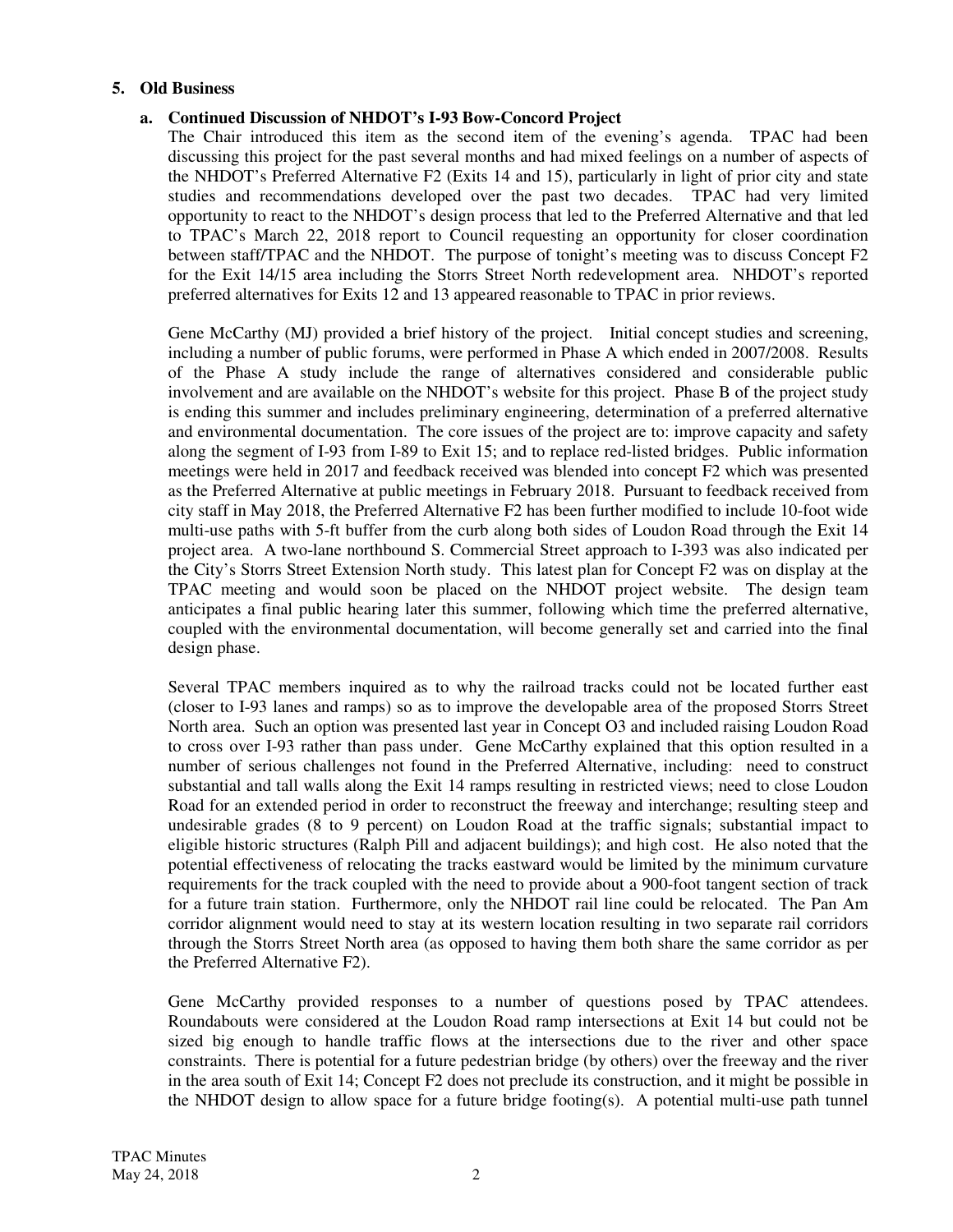under I-93 connecting the Storrs Street redevelopment area with Ft. Eddy Road is possible, but would result in a 180-foot tunnel which might not be attractive to bicyclists and pedestrians. A fulldirectional signalized intersection at the I-393/Commercial Street intersection would not be feasible due to inadequate capacity to handle peak traffic volume due to the addition of more crossing movements. While relocation of the electrical substation near Exit 14 might be a significant aesthetic improvement for Concord's Front Door, is not necessary in order to meet the project's purpose and need and would not be funded under the NHDOT's project. Such relocation could be added to the project, but associated funding would need to be provided by the city.

Gene McCarthy noted that the project's noise analysis is nearing completion and recommendations would be shared when available. Noise abatement (sound walls) may be recommended at select locations along the corridor where residential or other noise-sensitive uses are in close proximity to the future highway lanes. Local input from affected properties and the City will be needed in considering the acceptance of noise-abatement walls versus the potential impacts to views and aesthetics.

TPAC members were very supportive of the NHDOT's recent update of the Preferred Alternative to include full multi-use paths along both sides of Loudon Road through the Exit 14 interchange. Attendees also discussed possible funding opportunities such as a Federal BUILD grant (aka, former TIGER grant program) that might be used to add appropriate infrastructure to the NHDOT's project. This might include a new multi-use path/bridge crossing over the Merrimack River south of Exit 14 or perhaps along a reconstructed Loudon Road bridge. Other options might be related to enhancing the potential for a transit-oriented development in the Storrs Street North redevelopment area.

### **6. Public Comment -** None

### **7. Consent Reports**

#### **a. Acceptance of Subcommittee Minutes**

The following subcommittee reports were accepted by unanimous consent: Bicycle/Pedestrian – February 5 and March 5, 2018.

#### **8. City Council Meeting Update**

Rob Mack reported that at its May 14, 2018 meeting, City Council: accepted TPAC's April 27, 2018 report recommending CIP priorities; approved a Stop Sign for the Willard Street approach to Manor Road; and referred to TPAC two resident traffic concerns (Items 9b and 9c, below).

#### **9. TPAC Referrals from City Council, Staff and Chair**

**a. Referral from Councilor Bouchard regarding a constituent concern on the revised alignment of the Old Loudon Road/Portsmouth Street intersection** 

Rob Mack reported that staff had developed four alternatives for the intersection configuration, including comparative matrix, as had been requested by TPAC earlier this year. Councilors St. Hilaire and Bouchard had indicated an interest in participating in TPAC's discussion; however they were unable to attend tonight due to a conflicting finance committee meeting. As such, the Chair tabled discussion of this item until TPAC's next scheduled meeting on June 28, 2018.

#### **b. Referral from Councilor Herschlag requesting funding for sidewalk along Borough Road**

Rob Mack reported that Engineering staff and TPAC considered similar requests for Borough Road sidewalk in 1998 and 2014, culminating most recently with TPAC's September 26, 2014 report which was accepted by City Council. The subject referral again requests the continued extension of sidewalk along Borough Road westward from roughly the Sandwood Crossing area where sidewalk currently exists. At issue in past studies is the potential need to take right-of-way and/or remove trees from abutting properties for sidewalk construction, regardless of the side of the road that the sidewalk